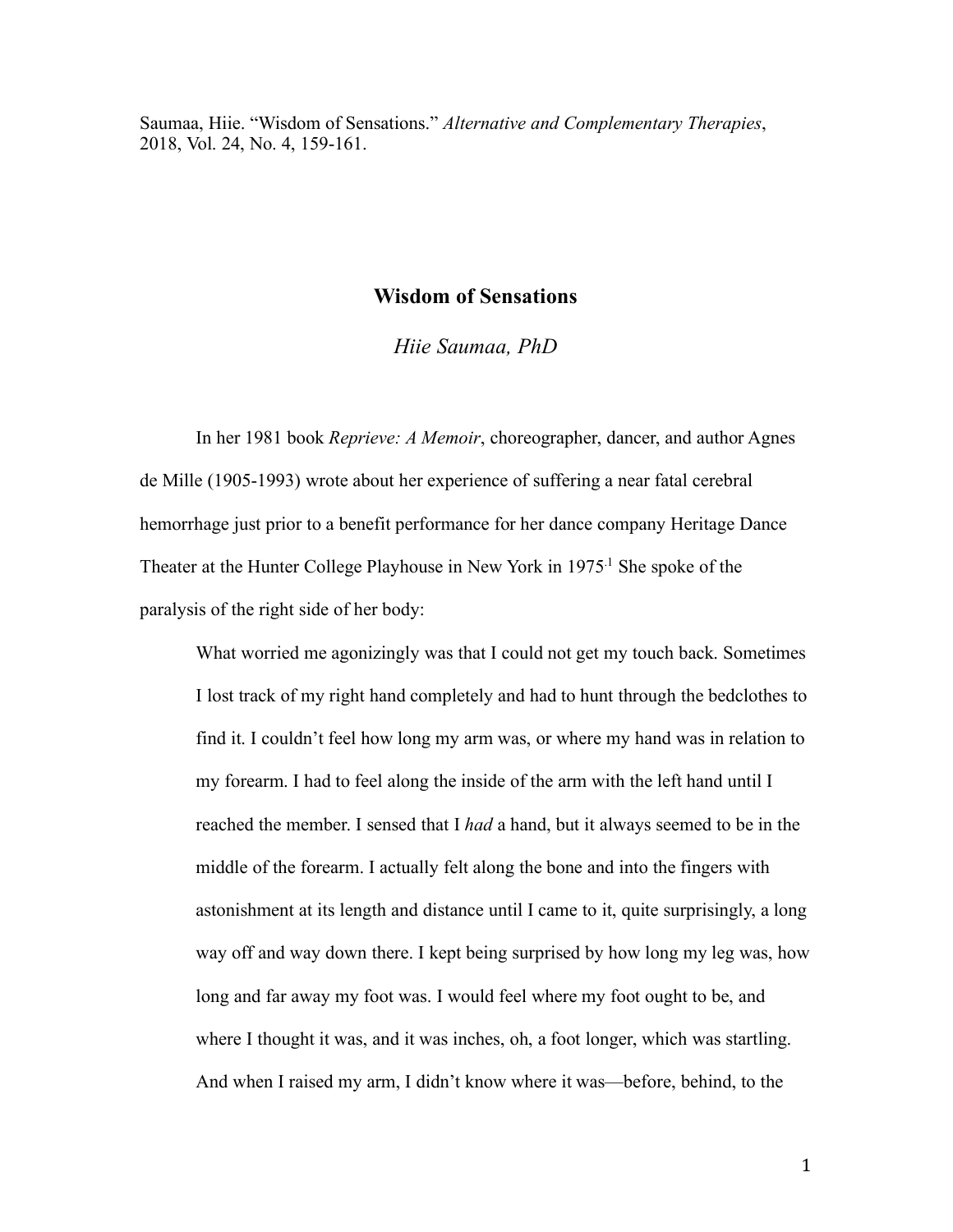left, to the right. And if I closed my eyes, I didn't know whether it was up or had moved somewhere else. If I extended my arm, I strained the muscles and tensed them. But the hand always fell to my coverlets and I never knew because I was still making the effort. This is an astonishing experience.<sup>2</sup>

In the passage above, de Mille described the loss of the capacity to track sensations in one part of the body and to possess a functioning proprioception, the ability to sense the relative position of one's body parts and the strength of effort needed for movement. Her description encourages readers not to take sensations and the ability to feel the body for granted, but to treat sensations as an integral source for well-being and knowledge of the self. As a somatic movement educator, when I speak to my students of mind-body movement techniques about the importance of physical sensations, I ask them to imagine what it would be like to be unable to sense.

#### **Somatics and Cultivating Awareness of Sensations**

The field of somatics provides ample opportunities for explorations of sensation. Somatics is an umbrella term for numerous practices that integrate the mind and the body. The Alexander Technique, the Feldenkrais Method®, ideokinesis, Mind-Body Centering, Nia dance, Continuum, and 5Rhythms are some of them. The methods of delivery of somatic practices differ greatly. What they share is a commitment to the participant's exploration of movement, the inner over the outer, and the attention to expressing oneself in movement. When I work with clients, I ask them to notice sensations. An important part of this mission is cultivating my own ability to stay connected to the felt sense, "the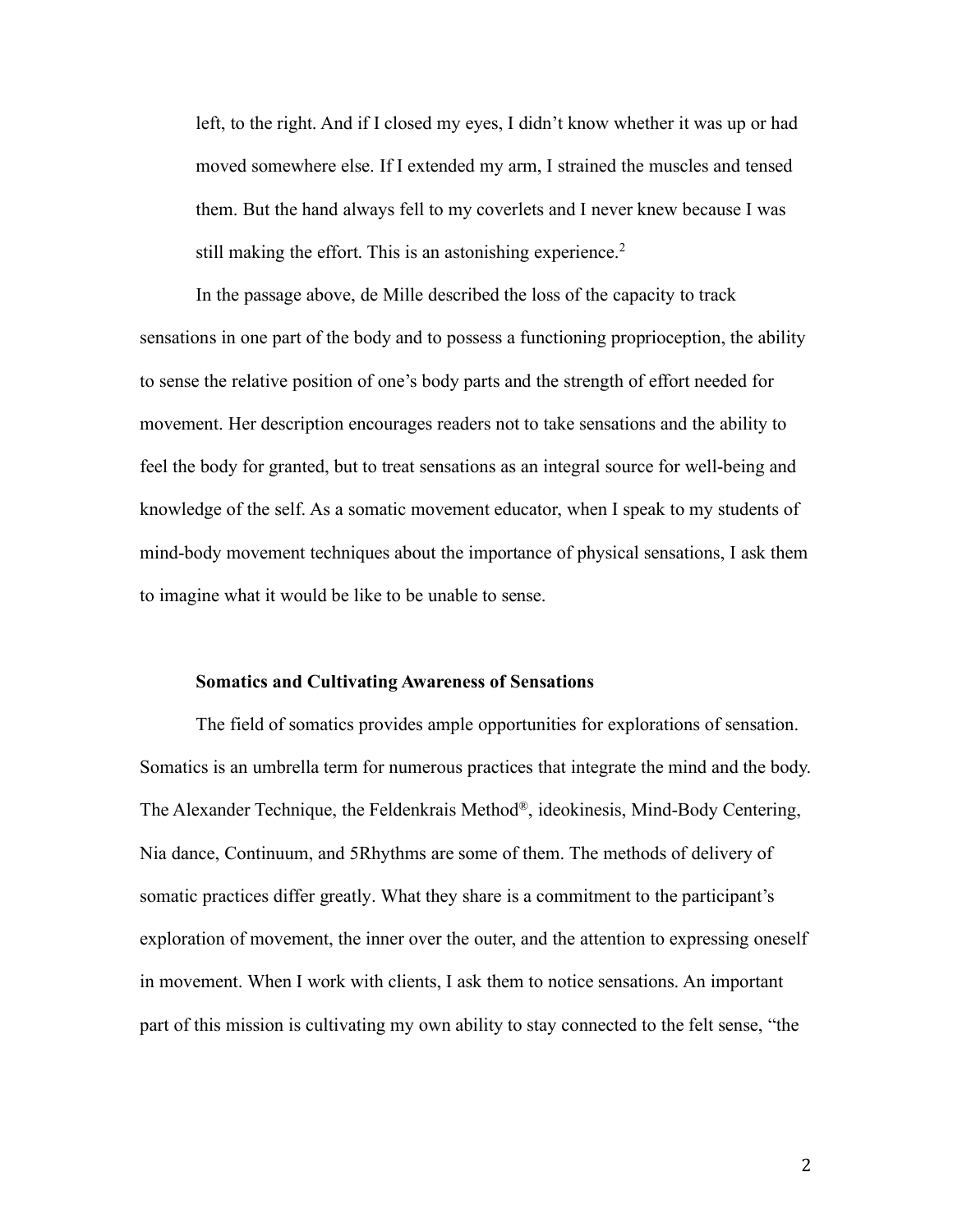ability to be able to notice and attend to the happenings of the body," during and after my time with clients.<sup>3</sup>

Tracing sensations takes time and patience. The first step in working with sensations is learning how to *notice* them. Somatic practices tend to use simple movements or improvisational, free movement in order to allow participants to direct their mind's attention toward sensing what their bodies are telling them. Participants learn to employ the "felt sense" or what I call the "inner eye" or the "mind's eye." Allowing the "mind's eye" to travel throughout the body as I execute a simple dance movement of stepping to the front, side and back with my right leg, I might discover a sensation of tightness in the hip joint, a tense hip flexor, or aliveness in the ankle joint. Making a big circle with my arms, I feel a surge of energy in the chest and sense my spine lengthening. I might notice an absence of clear sensation in the middle of the back as I do a "lat pulldown" at the gym, a difficulty of finding the contraction of the triceps muscle as I extend my arms to the back, or a sensation of discomfort in between my shoulder blades as I do a back row. All of these are sensations—some are pleasant, some are not. Attending to sensations with a non-judgmental, open, non-interpretive mind is essential in cultivating awareness of the body-mind union.

The second step in working with sensations is learning how to use these observations to make new choices about health. Noticing tightness in the chest, what movements would make me feel good in that area? Would moving the ribcage side to side make me feel better? Or interlocking my fingers behind the head, leaning back, and allowing the sternum to lift? Noticing that I have difficulties feeling grounded, could I move my mind's eye toward the feet and pay attention to roll from the heel to the ball of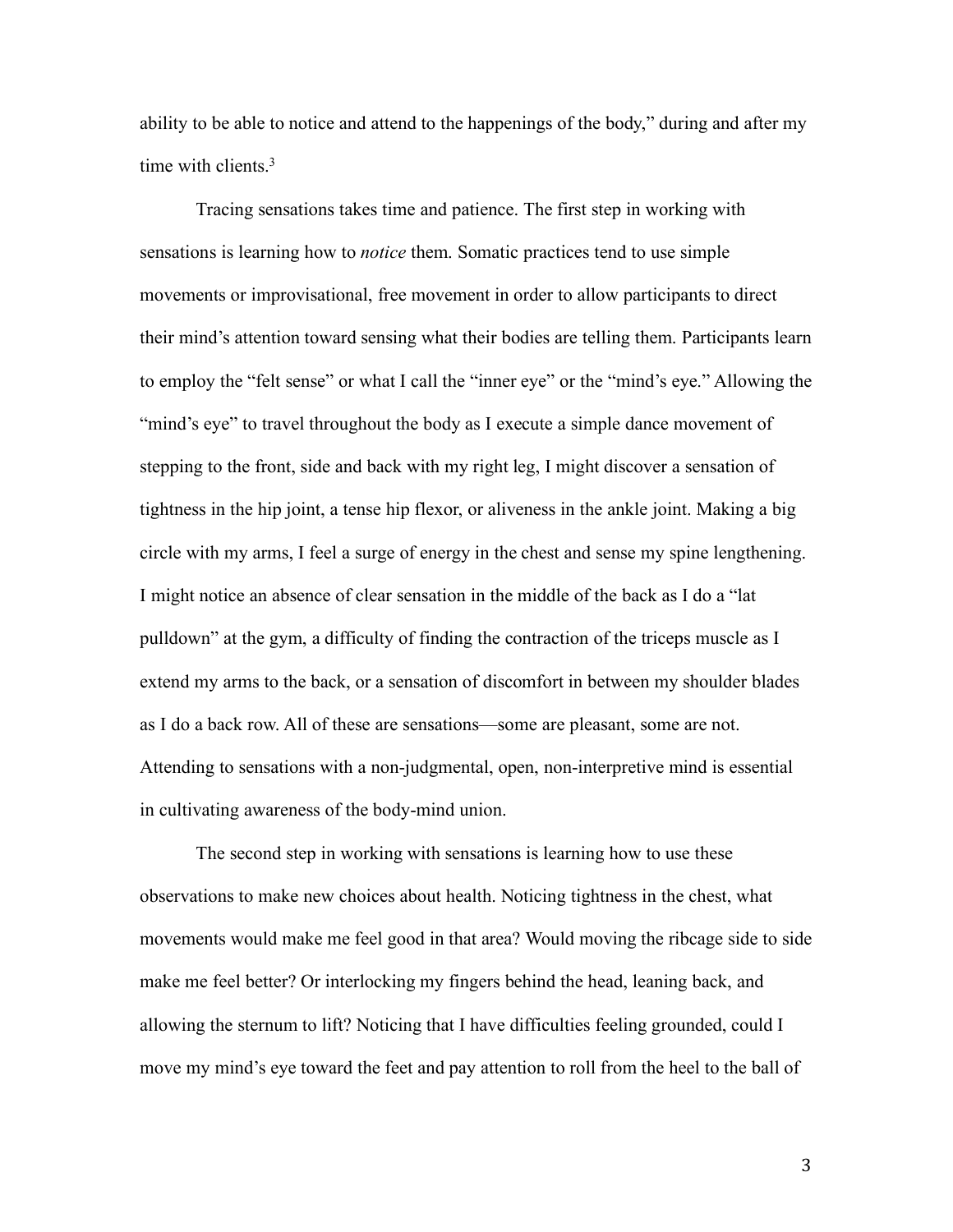the foot? Sensing an increased length in the spine in a dance class, could I return to this sensation periodically throughout the day and see if it is possible to maintain this sensation by imagining my crown of the head reaching toward the heaven and the tailbone relaxing toward the earth? The key to developing awareness of sensations is dedicating time for practicing this skill in a somatic movement class or a private session and then tuning in to the body and sensations periodically throughout the day, outside of the classroom setting.

## **Benefits of Noticing Sensations**

Learning to track sensations can bring many benefits. Being more in touch with the body, balance, posture, alignment, and effort needed to execute movements can help prevent injuries. When you attune to your body's needs and learn to drop unnecessary tension you can develop a habit of paying attention to how your body is feeling and as a result, a deeper and more precise dialogue opens up between an individual's mental capacities and the physical self. I have witnessed an increase in clients' ability to express themselves artistically and through movement, such as in improvisational free dance, as they gain confidence in their physical expressiveness. Attention moves away from ideals of outer physical "perfection" to feeling *connected* to the body, feeling *well* in the body, and regarding one's self—in times of strength and vulnerability—with compassion.

#### **Embodied Intelligence and Kinesthetic Empathy**

In my work with private clients, I have noticed that my ability to tune in to my client's needs is heightened when I am connected to myself somatically, through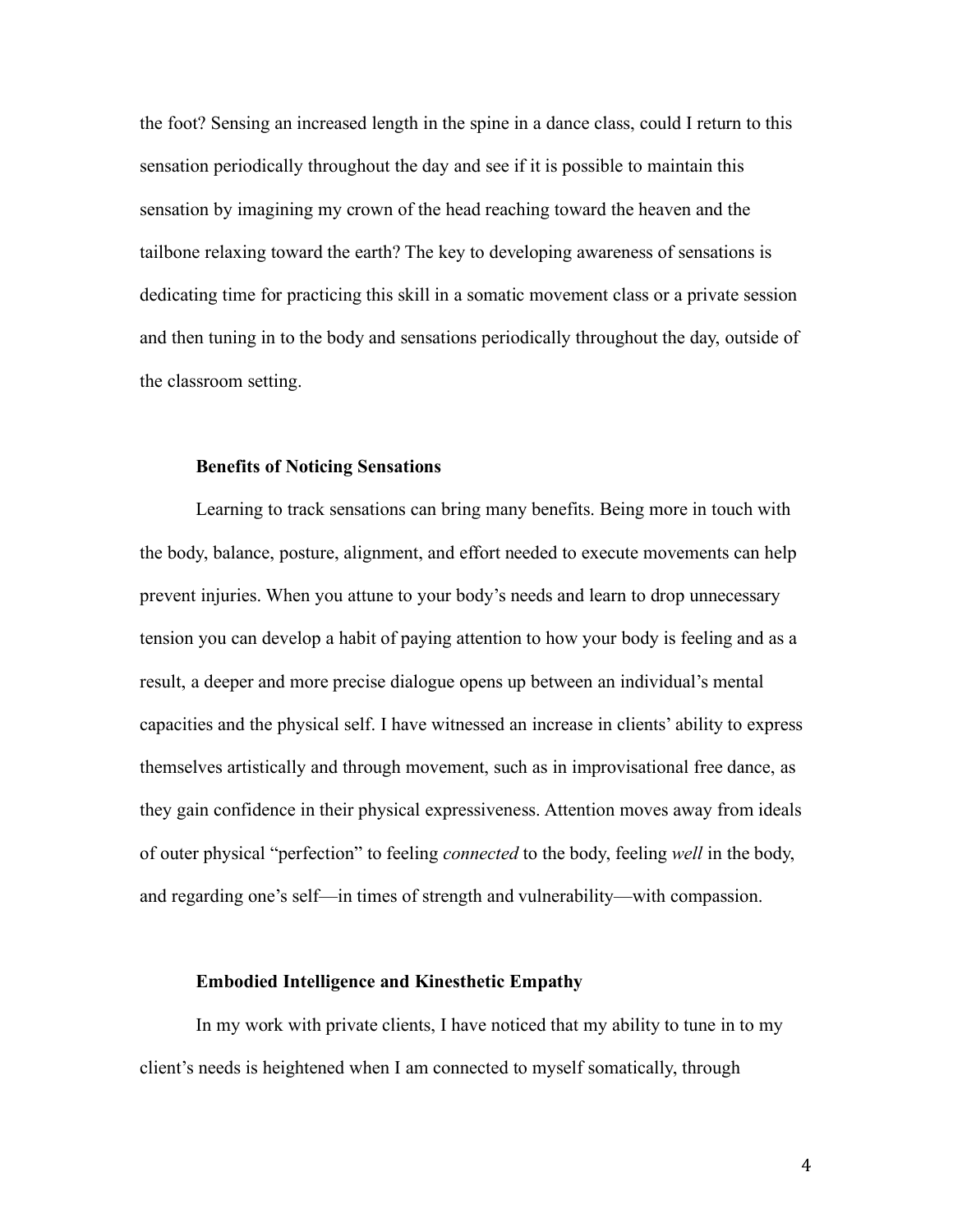sensations. Before starting a private session, I listen to my client's breathing. How does my body register the person's current mental, emotional, and physical state based on how my body feels in response to his or her breathing? Through my body, I can sense whether their exhales are full and calm or short and surface-level. This information guides me in making decisions about movement choices—an hour of calm, meditative movement and stretching, or a more vigorous workout and creative free dance.

The awareness of sensations, then, raises my kinesthetic empathy with my clients. Kinesthetic empathy is a phenomenon where "spectators identify with the mover and themselves experience virtual movement sensations."4 Scholars have argued that viewers' kinesthetic empathy increases if they can see themselves executing the viewed movement—their familiarity with certain movements can heighten their ability to feel in their bodies what performers on the stage might be sensing physically.<sup>5,5</sup> The concept of kinesthetic empathy has been discussed largely in the context of dance performance, but it can be applied to other situations where a person physically senses what the other might be sensing. In my work, I not only use my visual senses with clients, I also connect with them kinesthetically. I sense in my body where their bodies feel tight, where their bodies yearn to expand, where the movement is inhibited, where they feel flexible, and where and how they are overusing a muscle group that does not need to initiate and carry out a particular exercise. Learning to listen to my own somatic sensations allows me to learn to listen to my clients.

Physicians can utilize the concept of kinesthetic empathy. Through honing their skills in listening to body sensations, they can cultivate their ability to sense what it might feel like to be in their patients' bodies and use these felt insights to come up with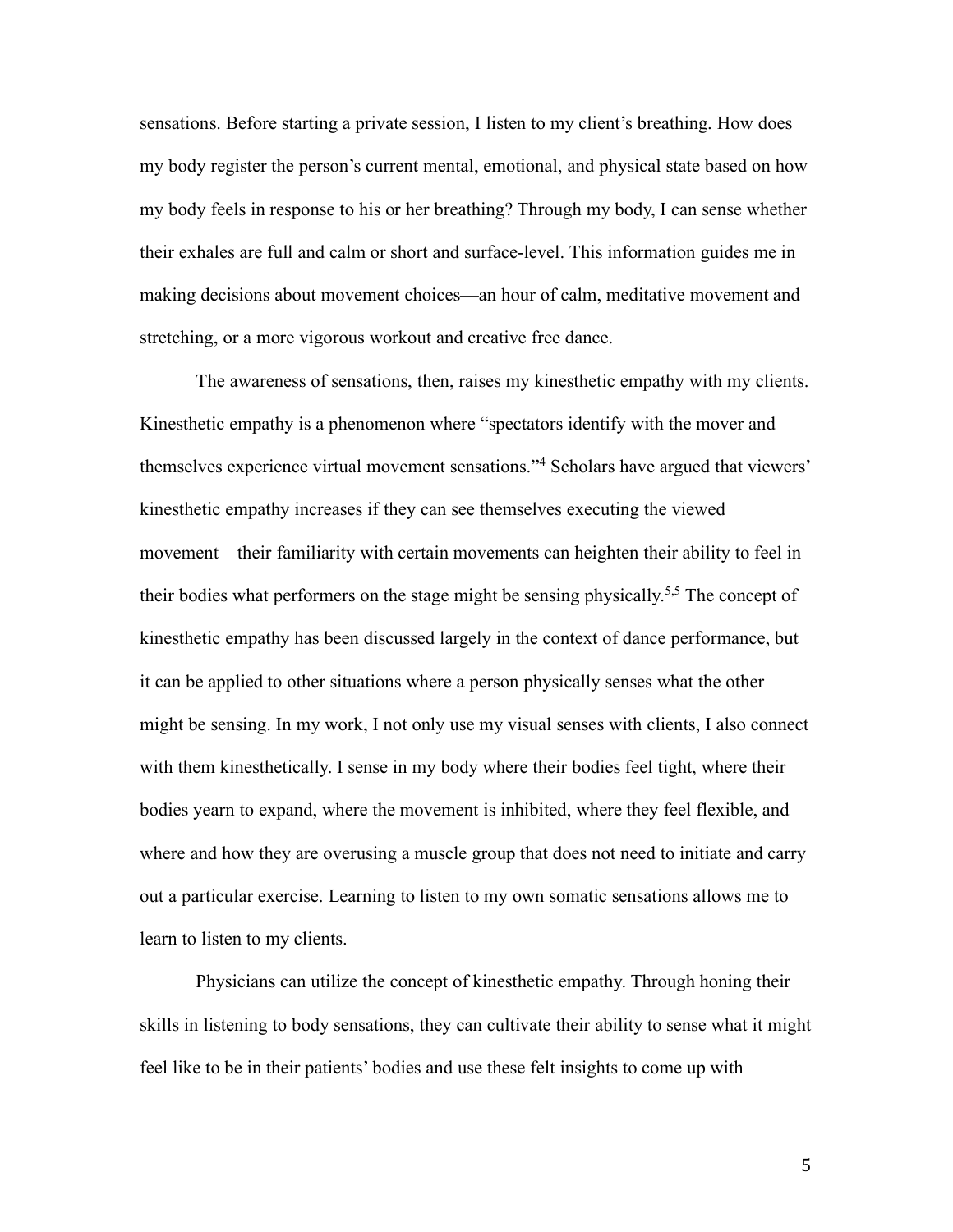solutions that can contribute to their clients' health. One simple step physicians can take is to tune in to their clients' breathing: is the breathing full or shallow, relatively slow or quick? To develop kinesthetic empathy, they can ask: "How does it feel to be in this person's body? Do I feel aligned and centered as I imagine being in that person's body and doing his/her movements? Do I feel any physical tensions or tightness in my body as I watch him/her? Where in my body do I feel good—expanded, free, with energy flowing—as I speak to him/her?" In this way, physicians can use their bodily felt sense, a nonverbal means, in addition to listening to their patients' verbal messages.

Using felt sense and the ability to notice and respond to sensations is different from decoding body language. In kinesthetic empathy, the emphasis is on the question of "how does my body feel as I interact with another being?" We *connect* to another person on a subtle, nonverbal level. We open our body's intelligence in front of another being. Dealing with body language, the question may become "what could the other's gesture mean?" The focus moves away from *connecting* to patients, *imagining* ourselves in their bodies, and shifts to interpreting the other's physical and emotional states from the outside. Habitually turning the mind's attention to the body and its sensations allows us to connect to our embodied intelligence, the wisdom of the body. We do not empathize with others through emotions only—we empathize with others also through our bodies.

**Hiie Saumaa, PhD,** is a Fellow at Columbia University's Institute for Ideas and Imagination in Paris, France. Her work explores interconnections between dance writing, somatics, and imagination. She is currently working on a book project on the writings of